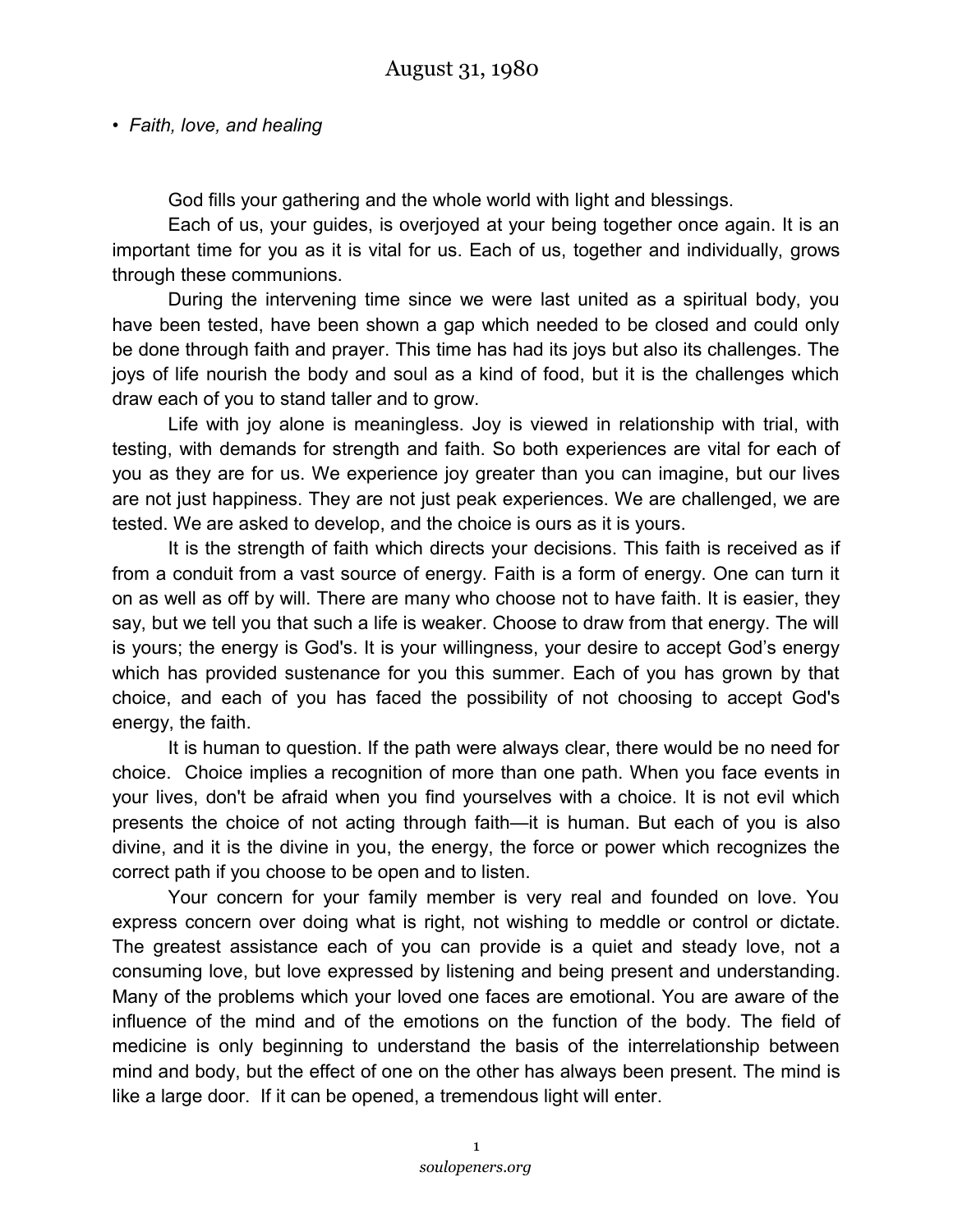You talk of faith healing. Yes, it is God who heals, but God is always present to heal. It is the individual who chooses to be healed. There are many avenues which lead one to choose healing. For many, it is through a spiritual figure or leader. For others, it is the realization that they can be healed. But God is always present to heal. It is not a miracle that God suddenly chooses to select one individual from the masses to demonstrate God's powers. It is not God who selects…it is the person.

There are, of course, ailments which are not easily cured through faith alone, but by choosing to open that door to God's power, individuals receive strength. It may be the strength to endure. It may be the strength of health. It may be the strength that comes from an awareness of the divine within, but God's help will come forth. God has promised and it shall never fail. God's strength is your strength, and your strength has the potential of being strength for another. See yourselves not only as divine, but as an instrument for that divinity. It does not benefit a person to feel God's presence if it cannot be shared with another, for you are all on the path together. There are no winners, there are no losers…only finishers. That is why it is important to share your sense of the divine. This does not have to be done only through telling another, but can be done through example.

The greatest reflection of the divine in each of you is love. In true love there is no selfishness, no vindictiveness, no criticism. True love is recognizing the divine in another. This can only be done quietly. It can only be transmitted as a feeling, a special sensitivity. It is patience, it is caring, and it is always being there physically or spiritually. When one becomes aware of the divine within and its potential, that door is finally opened. If one is confused by a sense of uncertainty or a fear of inadequacy or resentment toward others, the opening of that door is blocked and it will not move freely.

Each of you must come into a greater sensitivity to what love means. By "meaning" we don't mean definition. That is empty. We mean application. True love can only be applied—it is not enough to define. There are those among you in an earthly life who have a strong sense of the application of love and they are frequently considered divine, but do not set them apart as special or privileged, for you must remember that each of you is divine. It is only the application of that divinity which separates one from another.

There is much in this lesson which needs careful thought, and we suggest that it is best for you to contemplate individually and discuss the implications of what God has given you. It will take much work, and the full realization of God's teaching will come about only after much time has elapsed. It is in essence the meaning of life. It is the reason you live. It is the central doctrine behind all religions, the only difference being in application and interpretation. It is for you to interpret and it is for you to apply.

God bestows Light on each of you and on each of those for whom you pray. God is present. God is the faith healer. Open the doors of your faith and receive God fully.

We bless you in God's name and surround you with our love.